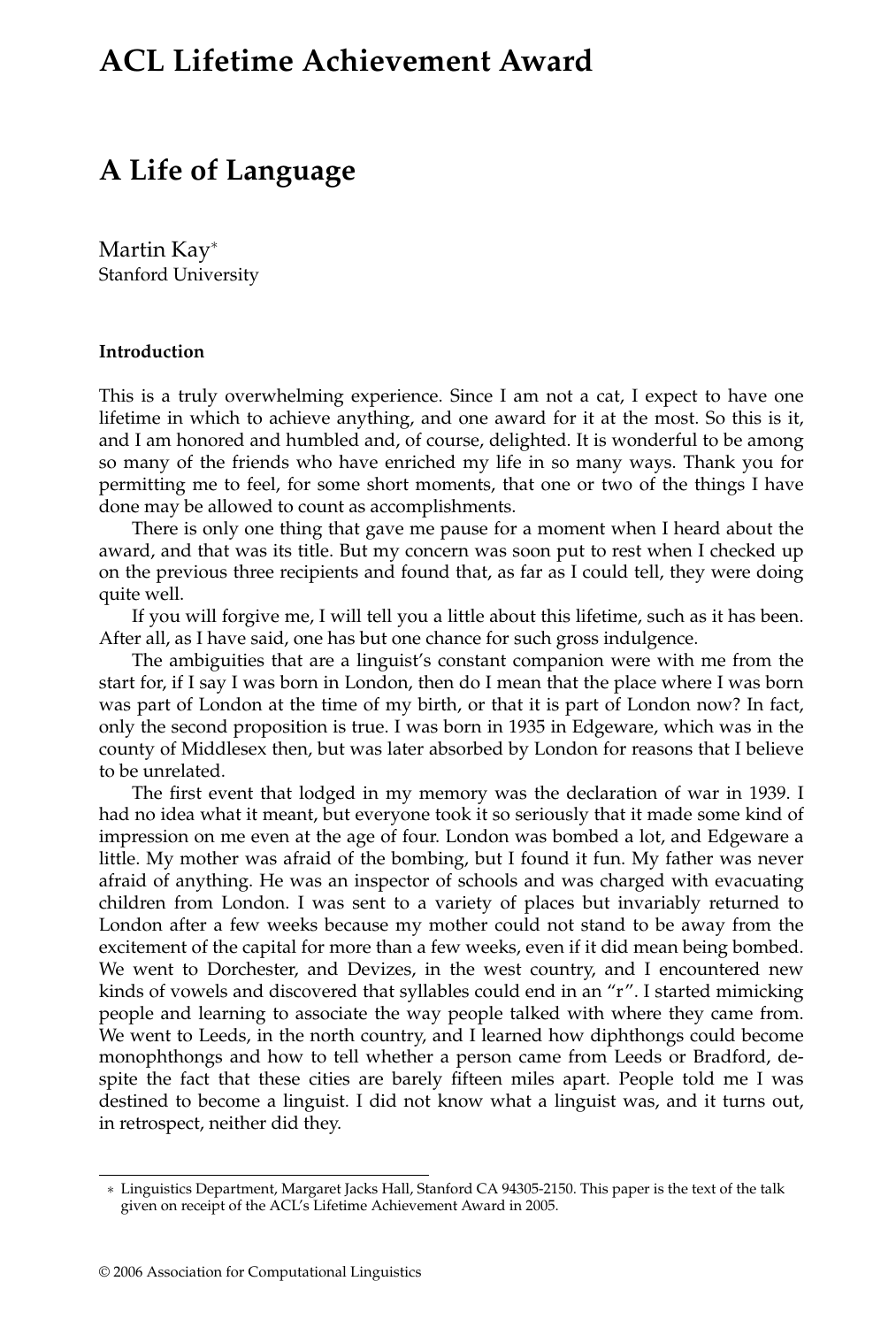One of the places I was sent to avoid the bombs was Llambadarn, a small village in southern Wales where only Welsh was spoken. The idea that there could be a place where people did not speak English had not occurred to me before, and it fascinated me. One of the things I still regret about the experience is that my mother could not stand it for more than three weeks. Had she been able to, I might have learned Welsh.

Why I was called "Martin," I do not know. The plan for my life that was beginning to take shape seems to have attracted people called "Henry" in the past. For example, there was Henry Lee Smith, who had a radio show in the United States. After hearing somebody talk for 30 seconds, he told them where they came from, where they went to school, where they had moved to after that, and so forth. He would give a history of the person based on how they spoke. Something like that had already become my "party piece" when I was six or seven. Then there was Henry Sweet, who did similar kinds of things in Britain, and another well-known character called Henry Higgins, who was actually based on Henry Sweet, and so should not, I suppose, really count.

In 1947, I was sent to one of those rather exclusive places the British like to call "public schools" to get an education. Soon after, since I wanted to learn languages, I went to Tours to learn French and Baden-Baden to learn German. Then I went into the army to defend Britain. And, against the kinds of things that I am equipped to defend a country against, I defended it magnificently.

After that, I went to Cambridge to get more education and, as they say in Britain, to *read* modern and medieval languages. Reading a subject in Cambridge is approximately like majoring in it in America, except that there is nothing *but* the major. You spend all your time on what you are reading; there is nothing else. Modern and medieval languages constituted about the closest thing I could find to what I was looking for, but somewhere in the back of my mind, I knew that what I wanted to do was linguistics, even though all I knew about it was what adults had said to me when I was a child. It turns out that it did exist. In fact, it existed in Michael Halliday's department, within walking distance of where I lived in London. Whether it would have been better to go there, or whether the experience of going to Cambridge was worth it in its own right, I do not know. But, instead of doing what Henry Sweet and all those other Henrys' did, I wound up reading *Le Rouge et le Noir, La Divina Comedia, Faust*, the *Chanson de Roland, Parzifal* (with a "z") and other literary monuments. But I found myself saying all the time, "What about language? Doesn't all this come from ordinary language somehow? Isn't the language that ordinary people speak a wonderful thing that deserves to be studied in its own right?"

I remember asking my French supervisor this question once, and I have to admit that the answer he gave me, wrong though it was, has remained in my memory ever since because I simply could not find any refutation for it at the time. What he said was, "If you want to study French, don't you want to study it as used by those who use it best?" In other words, would I not want to study the French of the literary giants who created great works of art in that language?

Lord Adrian, the master of my college, and also vice chancellor of the university, asked me to act as his interpreter when giving an honorary degree to Signor Gronchi, president of Italy. The president had a cold and insisted on wearing his doctoral gown over his raincoat. But he took me for a beer at the Blue Boar afterwards, and I forgave him everything.

When I was at Cambridge, it turned out that the undergraduate engineering society ordered a film from London, and the people at the film library put the wrong film in the envelope. Instead of something on steam turbines, or whatever, they got Kurasawa's *Roshomon*. I had for many years wanted to see this film. I don't know what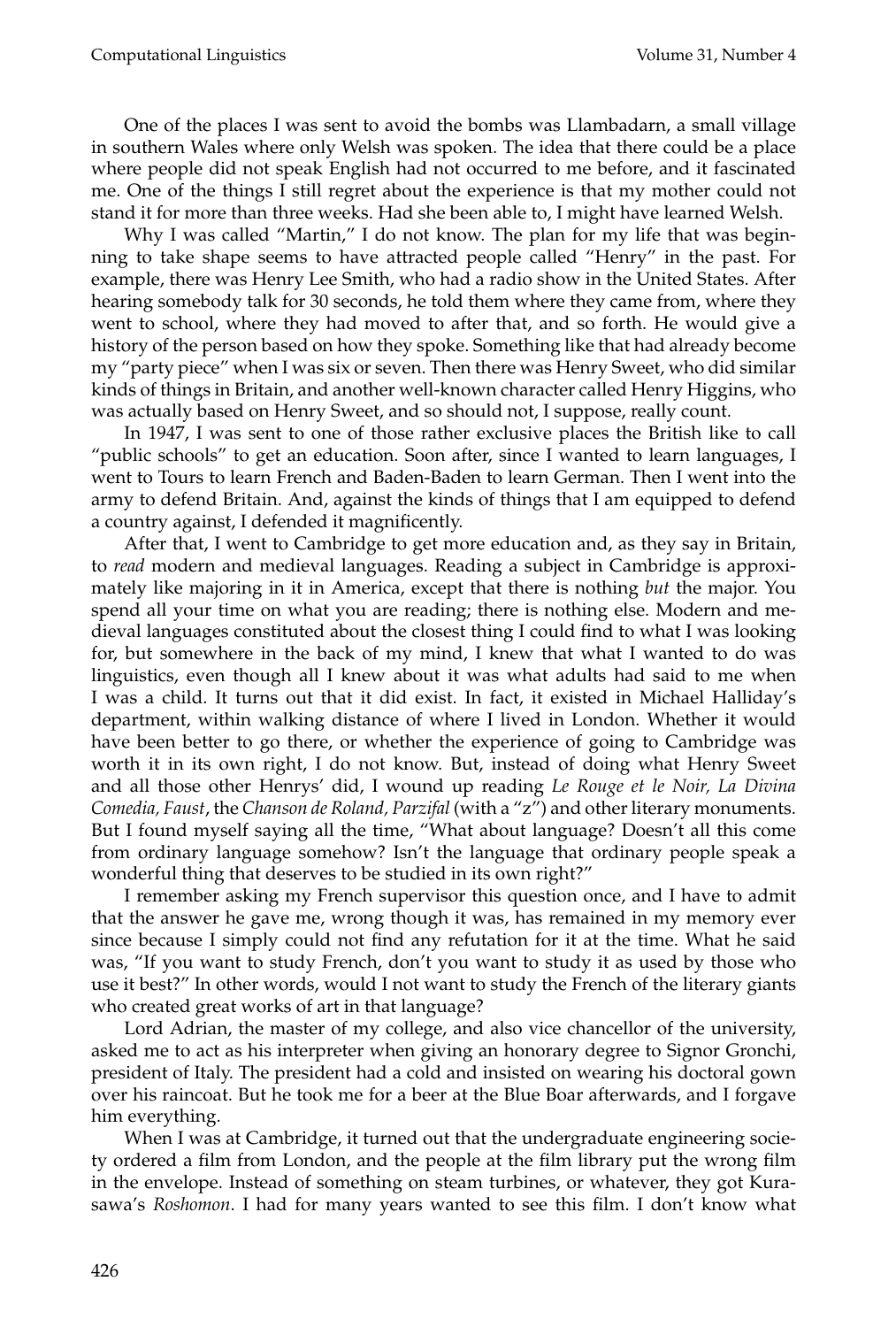it was that excited me about it. Maybe it had something to do with language, again. Maybe the idea of four people telling essentially the same story, and it coming out differently as different words were woven around it—maybe that was what fascinated me. As you probably know, it is the story of a murder, told by four witnesses one after the other. One of the accounts is that of the murdered man himself, told through a medium.

In order to see this movie, which had always eluded me up until that point, I had to join the undergraduate engineering society. The literature that I received in the mail after joining told me, among many other things, that it offered a prize of 25 pounds every year for the best paper delivered by an undergraduate. I could not avoid asking myself what a medieval linguist would have to do to secure such a prize. A serious paper would obviously stand no chance. What I had to do was find a subject that would cause people to laugh, because there was no intersection in the serious world between anything I knew and what were serious matters to them.

I decided I would offer a paper on a translating machine, an idea which, surely, nobody could take seriously. I gave the paper and stimulated some laughter. However, sitting in the audience were Margaret Masterman and Frederick Parker Rhodes. Margaret Masterman was the director of the Cambridge Language Research Unit, and Frederick Parker Rhodes was a senior researcher there. They had American money to work on machine translation. Margaret Masterman's many outstanding properties did not include a robust sense of humor. She found my paper impertinent and insisted that I visit the language unit to learn the truth about machine translation. To cut a long story short, the following year, I became a very junior member of the Cambridge Language Research Unit, having foresworn my evil ways and shown that I could speak Italian and use a soldering iron.

I worked for several years with Margaret Masterman. She was the wife of Richard Brathwaite, the Knightsbridge Professor of Ethics whose major work, however, was on the philosophy of science. Margaret Masterman was a student of Wittgenstein, a fact that she never let you forget, because it gave authority to even the most outrageous things she might choose to say. She did pioneering work on semantic nets with R. H. Richens and had a theory of translation based on thesauruses and whose principal formal tool was lattice theory. She was a member of a shadowy society called the "Epiphany Philosophers," who took it as their goal to show that Christianity and science were not only compatible but that they supported one another. My father confused the Epiphany Philosophers with the Apostles, a secret society founded in the early nineteenth century and intended to have as its members the 12 brightest undergraduates in the university. My father did not know this part of the history. What he did know was that it was based in my college—Trinity—and that its recent members had included the infamous Cambridge Four—Kim Philby, Donald Maclean, Guy Burgess, Anthony Blunt—all engaged in spying for the Soviet Union. A patriot who was concerned for my welfare, as parents are wont to be, my father occasionally expressed the hope that I was devoting my linguistic skills to worthy pursuits and that MI6 would not be coming to visit.

Margaret Masterman was one of the cofounders of Lucy Cavendish College, a most unusual institution that admits as undergraduates women who have been away as mothers and who want to come back into mainstream academic life. It is a remarkable place, and she was a remarkable woman.

The Cambridge Language Research Unit was small, but it had a number of illustrious alumni. Michael Halliday had spent some time there, mainly as an expert on Chinese. The late Roger Needham started his career there, as did his wife, Karen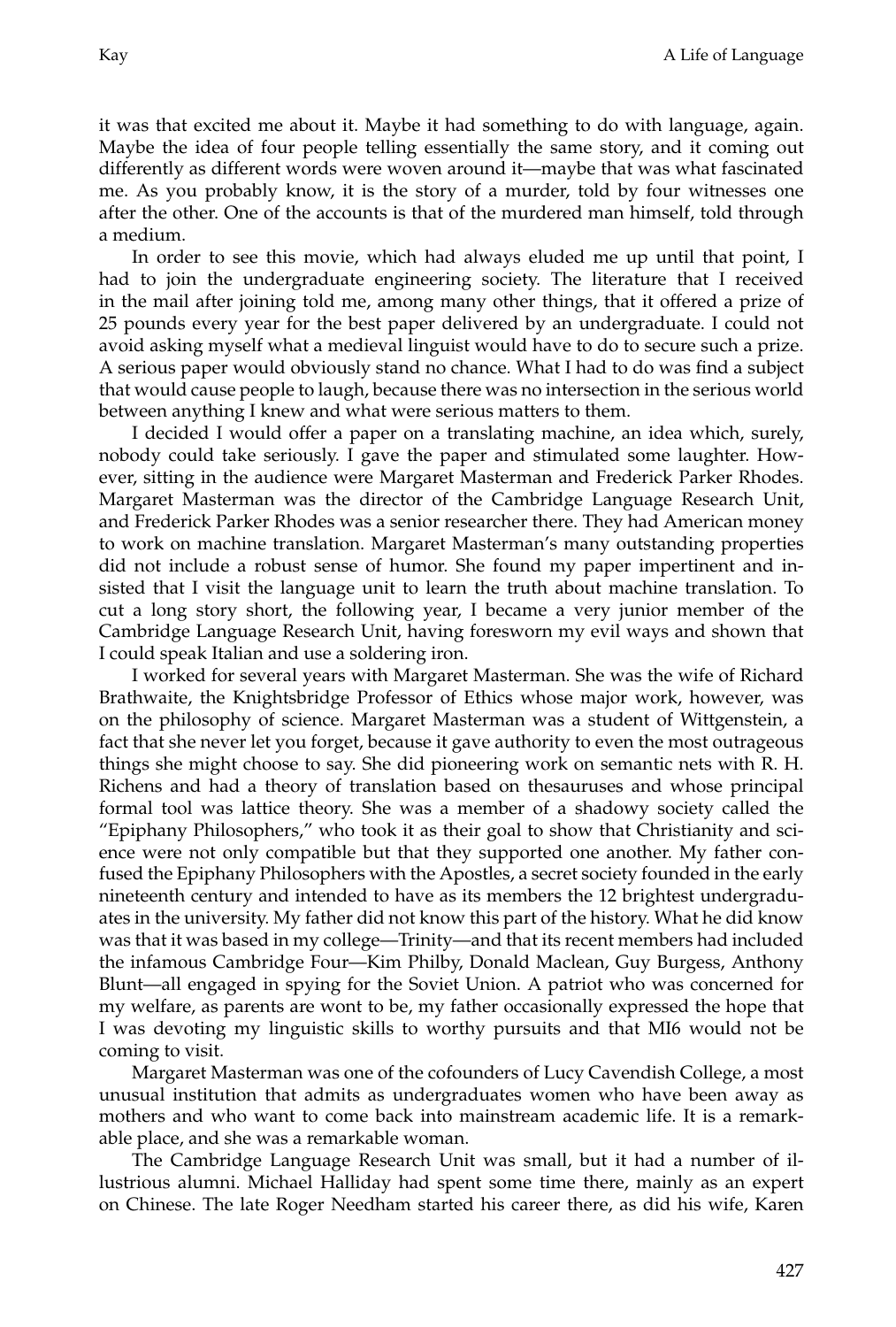Spark Jones, the previous recipient of this award. Yorick Wilks, surely well known to this audience, also started his career there.

After two years at the Cambridge Language Research Unit, I seized upon an opportunity that came up to visit the Rand Corporation in California for six months. This was a trip to the United States that I have been extending ever since. There, I worked for another remarkable person, David G. Hays, to whom we owe, among other things, the Association for Computational Linguistics, the International Conferences on Computational Linguistics, and the very name "Computational Linguistics." At the time, the Rand Corporation was working on Russian machine translation and was ahead of its time in that it had constructed a million-word dependency tree bank of Russian already in 1962 when such things were somewhat less fashionable than they are today.

While I was at Rand, I took over from Hays the organization of a set of seminars to which people interested in computers and language came every week. Several of those people told me later that the meetings had played an important role in determining the later course of their lives. Also, about the same time, I started teaching computational linguistics at UCLA.

At Rand, I had the great privilege of rubbing shoulders with a wonderfully rich variety of people who either worked there or who came on extended visits. Some names that come immediately to mind are those of George Danzig, inventor of the Simplex Method for Linear Programming; Norman Dalkey, one of the originators of the Delphi method; Newell, Simon, and Shaw, who could be said to have invented Artificial Intelligence; Albert Wohlsetter, who once called the Secretary of State from my house to clarify a question that arose over dinner; Keith Uncapher, founder of the Information Sciences Institute at the University of California; Richard Bellman, who created dynamic programming; Daniel Ellsberg of *Pentagon Papers* fame; Paul Baran, who first proposed packet switching for computer networks; and Herman Kahn, who founded the Institute for the Future and who played war games where the score was kept in megadeaths. I would have it known that I had been gone from Rand for 10 years when Donald Rumsfeld became its chairman in 1981 and 20 years before Condoleezza Rice joined its board of trustees.

For some years, the linguistics project at Rand had an internship program that included a number of people who are still prominent in our field, and for very good reason. They include my old friends and long-time collaborators, Ron Kaplan and Lauri Karttunen.

In 1962, the Association for Machine Translation and Computational Linguistics (AMTCL) came into being. A couple of years later, the first International Conference on Computational Linguistics was held in New York. These conferences have now come to be called "Coling," so named by a Swede, who therefore pronounced it "Cooling," which is also how a Swede pronounces "Koling," the name of Albert Engström's much-loved cartoon character, a vagabond who made sage remarks about the world between swigs at a bottle of wine. This name was associated with the conferences organized every other year by the International Committee on Computational Linguistics (ICCL) by the late Hans Karlgren. I became chair of the ICCL in 1984 and have been there ever since.

The establishment of the AMTCL and ICCL foreshadowed an extremely momentous event that came about because the people involved also had to do with a document known as the *ALPAC Report*. This was one of the most well known, if least read, documents ever produced concerning our field. Its full title was "Languages and Machines: computers in translation and linguistics." It was called the *ALPAC Report*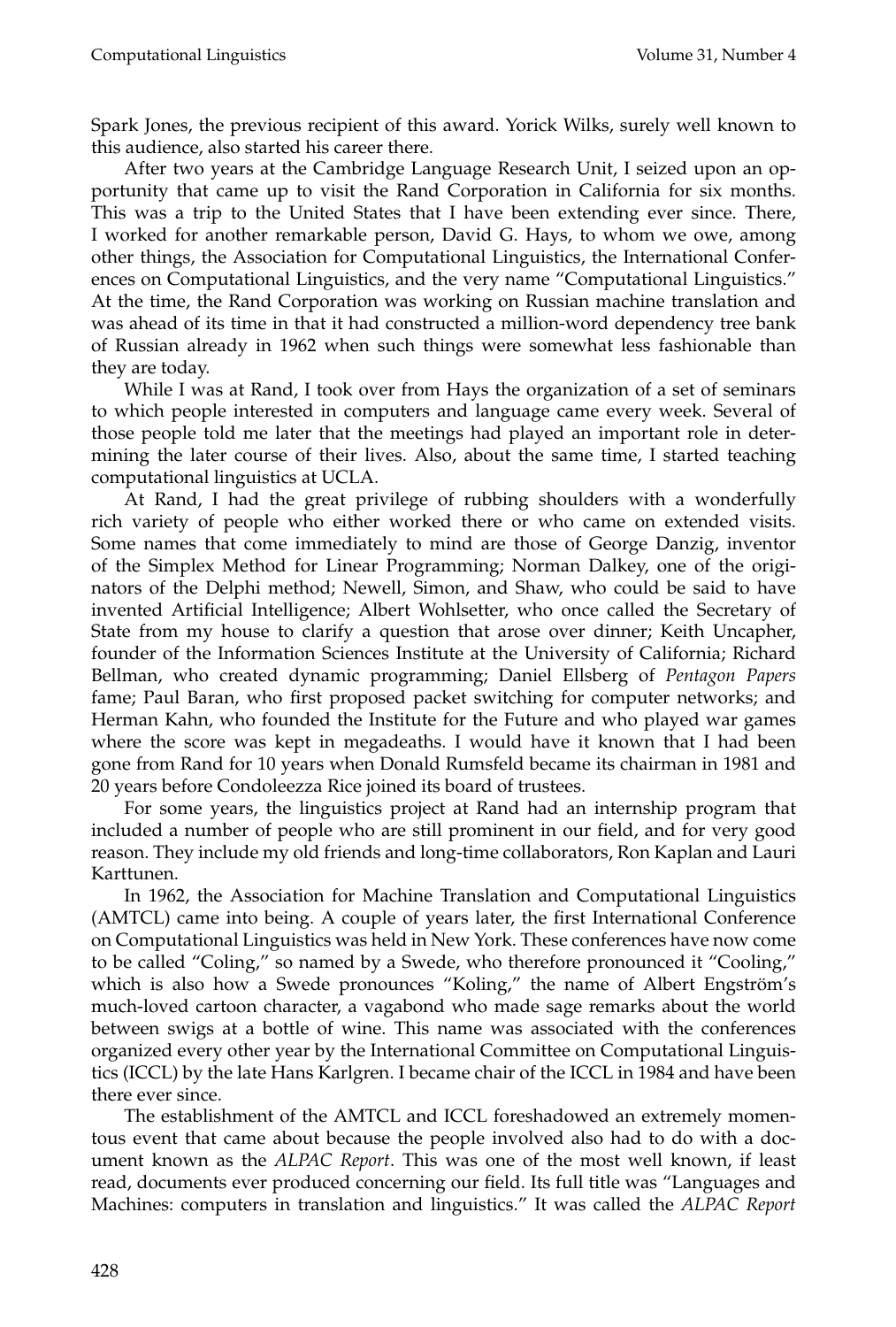(ALPAC) after its authors, the "Automatic Language Processing Advisory Committee," established by the U.S. National Academy of Sciences. It was a mere quarter of an inch thick, with a black cover altogether appropriate to its contents. The remit of the committee was much narrower than most people usually appreciate. The committee was supposed to tell the government how successful, how useful, how worthwhile the research that was being devoted to machine translation with government money was going to be. They were to concern themselves with the potential benefits for the government, not for anybody else. But, since the money for the work came from the government, a negative report could have dire consequences for everybody, and it did.

ALPAC discussed a number of interesting questions, but the essential conclusion consisted of two points. First, the government did not really need machine translation and second, even if it did, the lines of research that were being pursued had little chance of giving it to them. So the work should stop, and stop it did. A second recommendation of the committee almost got lost. It was that there should be a new focus of attention on the scientific questions that might provide a solid foundation for later engineering enterprises like machine translation. It was with the clear aim of responding to this recommendation that this association and these conferences came into being.

Now anybody who competes for research grants knows that while substance and competence play a significant role, the most important thing to have is a name, and we did not have one for the exciting new scientific enterprise we were about to engage upon. To be sure, the association and the committee antedated that report, but we had inside information, and we were ready. I use the word "we" loosely. I was precocious, but very junior, so that my role was no more than that of a fly on the wall. However, I was indeed present at a meeting in the office of David Hays at Rand when the name "computational linguistics" was settled upon. I remember who was there, but in the interest of avoiding embarrassment, I will abstain from mentioning their names. As I recall, four proposals were put forward, namely:

- 1. Computational Linguistics
- 2. Mechanolinguistics
- 3. Automatic Language Data Processing
- 4. Natural Language Processing

Strong arguments were put forward against the latter two because it was felt that they did not sufficiently stress the scientific nature of the proposed enterprise. The term "Natural Language Processing" is now very popular, and if you look at the proceedings of this conference, you may well wonder whether the question of what we call ourselves and our association should not be revisited. But I would argue against this. Indeed, let me briefly do so.

Computational linguistics is not natural language processing. Computational linguistics is trying to do what linguists do in a computational manner, not trying to process texts, by whatever methods, for practical purposes. Natural language processing, on the other hand, is motivated by engineering concerns. I suspect that nobody would care about building probabilistic models of language unless it was thought that they would serve some practical end. There is nothing unworthy in such an enterprise. But ALPAC's conclusions are as true today as they were in the 1960s—good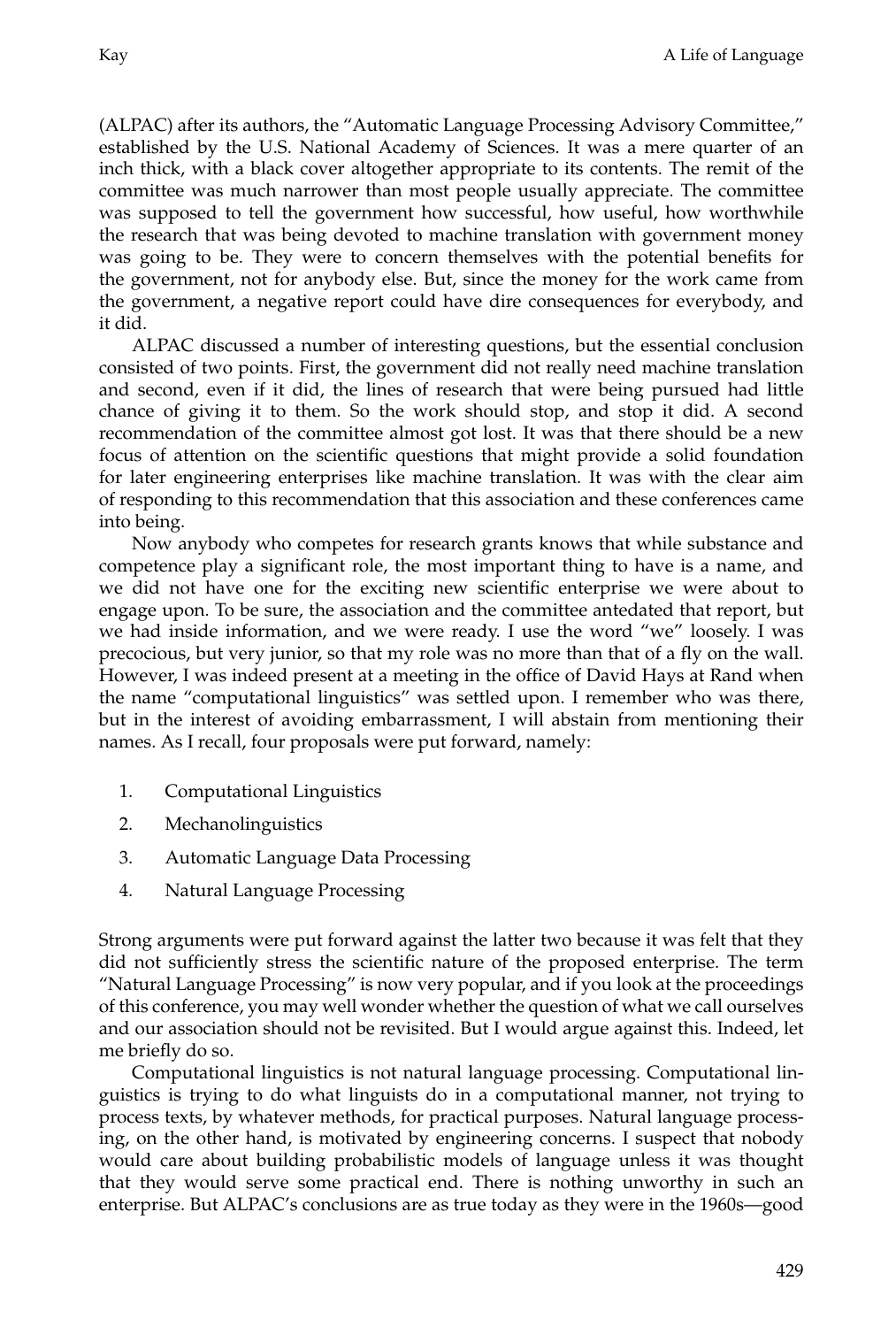engineering requires good science. If one's view of language is that it is a probability distribution over strings of letter or sounds, one turns one's back on the scientific achievements of the ages and foreswears the opportunity that computers offer to carry that enterprise forward.

Statistical approaches to the processing of unannotated text bring up the thorny philosophical question of whether the necessary properties of language are, in fact, emergent properties of text. Could it be that at least some of the facts that one needs to know about a text are not anywhere in it? There is one sense in which the answer has to be "no" for, if they are not in the text, then they are not facts about the particular text, but about texts in general, or about some class of texts to which the given one belongs. But an extreme case that might dispose one rather to answer "yes" would be one in which the "text" simply consisted of the library call number of another text that contained the real information. Someone who knows enough to be able to find what the call number leads to can find what the text is really about, but it is not spelled out in the original document. When people say that language is *situated*, they mean that examples of language use always have some of this latter quality. They depend for their understanding on outside references that their receivers must be in a position to resolve. I will give a concrete example in a moment.

Part of the problem we are confronting comes from what the famous Swiss linguist Ferdinand de Saussure called *l'arbitraire du signe*—the arbitrariness of signs. The relationship between a word, a text, or any linguistic item, and its meaning is entirely arbitrary. It therefore does not matter how long you look at a text; you will never discover what it means unless you have some kind of inside information. It may very well be that the relationship between a sentence and its structure is also arbitrary, though here the situation is less clear.

This is hardly surprising. All it amounts to is that you cannot understand a text unless you know the language. You can, however, learn a lot about the translation relation from a text and its translation. If that were not the case, Jean Franois Chapolion would not have been able to decipher the Egyptian hieroglyphs on the basis of a stone that contained a translation of hieroglyphic Egyptian into Greek. It seems to follow, therefore, that meaning has little that is essentially to do with translation. Since you cannot get the meaning from the string, but you can find out about translation from two strings, then presumably the meaning is not directly involved. Let me argue against this position by giving a counterexample. There is nothing unusual about this counterexample. Examples of this kind are not unusual. At least one can be found in almost any paragraph-sized example of everyday language.

I was sitting in a train in Montpelier, and an old lady got in and said, "Does this train go to Perpignon?" The person she was addressing said, "No, it stops in Béziers." What could be simpler than that? Let's try and translate it into German. "Fährt dieser Zug nach Perpignon?" No trouble with that as far as I can see! "No, it stops in Béziers"—"Nein, er endet in Béziers." So, you should imagine a railway line that runs from Montpelier to Perpignon by way of Beziers. If a train were to end its journey in ´ Béziers, it would never reach Perpignon.

But suppose the situation on the ground were different. Suppose that, after leaving Montpelier, there were a fork in the line, with one branch going to Perpignon and the other to a place called Findeligne by way of Beziers. Suppose, furthermore, that ´ it is well known that all trains end their journey in either Findeligne or Perpignon. The interaction with the lady fits the new situation just as well as the old one. Since the train stops in Béziers, it must be a Findeligne train, and Perpignon is on the other branch. The German translation, however, must now be different. We can no longer trans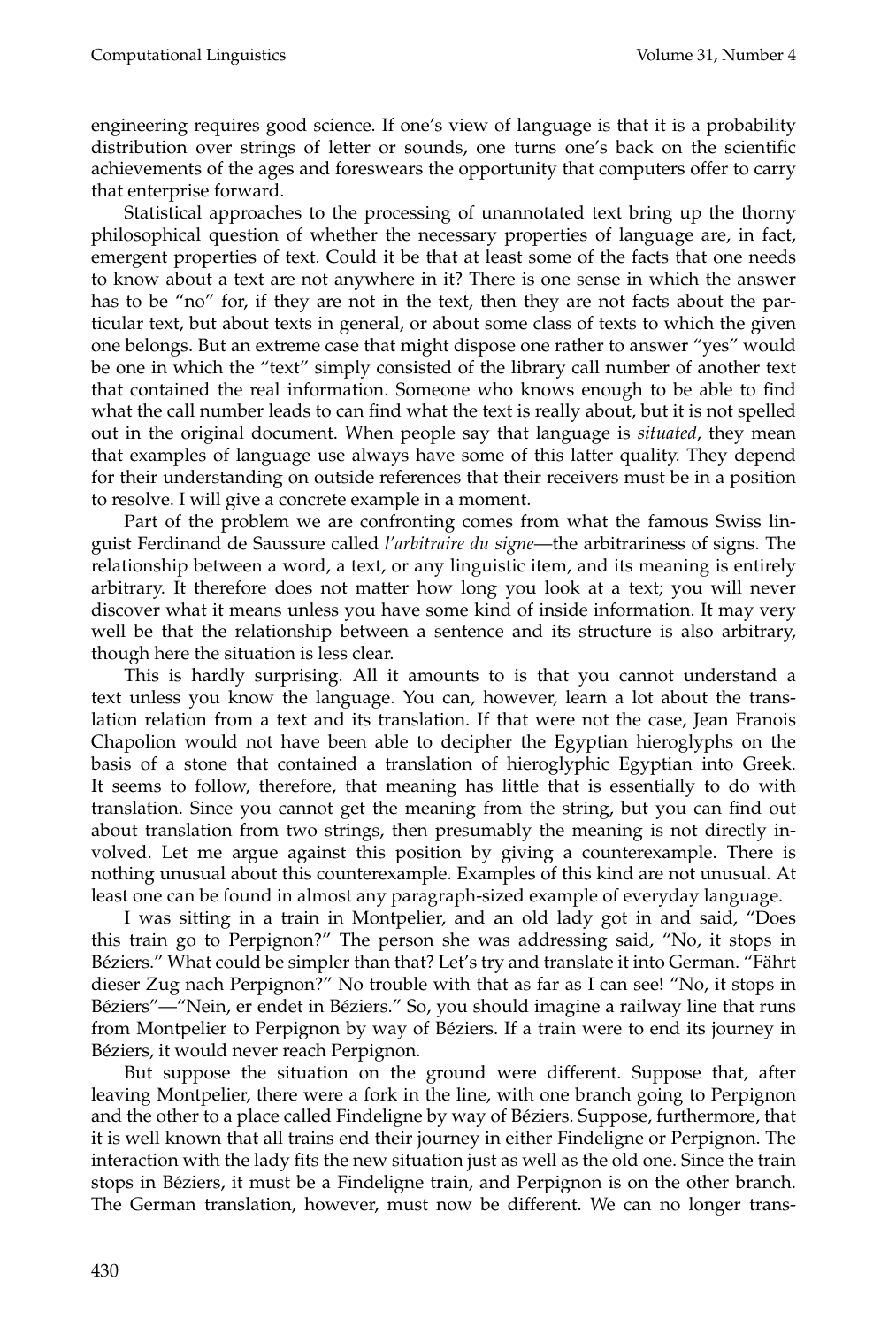late "No, it stops in Béziers" as "Nein, er endet in Béziers" because "endet" means "stop" only in the sense of completing the journey. We now need to translate "stop" in the sense of "come to a brief stop to allow passengers to get on and off," and for this, the appropriate word is *h¨alt*. It therefore seems that, in order to be able to translate this passage correctly, one needs intimate knowledge of the geography of Provence and the schedules of the trains that run there.

Another problem with attempting to learn language from text is Zipf's Law. Zipf's Law says that a small number of phenomena—letters, words, rules, whatever—occur with very great frequency, whereas a very large number occur very rarely. Zipf's Law provides encouragement to people just starting to work on language because it means that almost anything you try to do with language works wonderfully at first. You do something on 100 common words with 20 rules designed for unremarkable situations and it works wonderfully. The trouble is that new phenomena that you had not thought of continue to appear indefinitely, but with steadily decreasing frequency. It is true that a textual example does not have to exemplify a new phenomenon in order to be interesting, because, as well as new phenomena, we are often interested in the frequencies of occurrence of old ones. But as a method of learning about different kinds of phenomena, it is subject to a crippling law of diminishing returns. Fortunately, there is an alternative, which is to talk to people who speak the language and who know what the phenomena are. This is what linguists do.

Another question is: Do the models that we build actually respect the fact that language is in accordance with Zipf's Law? If a probability distribution is established over a set of characters, and random text is generated in accordance with that distribution, the expected lengths of "words" will be determined by the probability of the space character, and the distribution of words will be approximately in accordance with Zipf's Law. If, instead of characters, we work with covert features of some sort, but still including one that determines when we move to the next word, we presumably get a similar distribution. But the models we actually work with rarely, if ever, predict that language will have this striking and invariable statistical property.

Time to return to serious things. For me, the event that most clearly marked the birth of computational linguistics was the invention by John Cocke in 1960 of what I always took to be the first context-free parsing algorithm that allowed for ambiguity. If it indeed was the first—and that turns out not to be beyond doubt—then this was the first algorithm designed expressly to meet needs that arose in our field. This happened at Rand just before I got there, and it became a source of great excitement for me.

The algorithm works only with binary rules, that is, rules with two symbols on the right-hand side. In its simplest form, the algorithm is based on a triangular matrix, which we can call a **chart,** with a box for each substring of the string being parsed. The idea is to fill the boxes one by one in such an order that the boxes containing potential constituents of the phrases in the current box will already have been filled. We assume that the boxes corresponding to single words are filled in an initial dictionary look-up phase. The remaining boxes are filled in order of increasing length of the corresponding substring, thus maintaining the required invariant. Several other regimes would have the same effect.

The original algorithm was embodied in a Fortran program with five loops, as follows:

- 1. for *Length* from 2 to *string*.*length*
- 2. for *Position* from 0 to *string*.*length* − *Length* + 1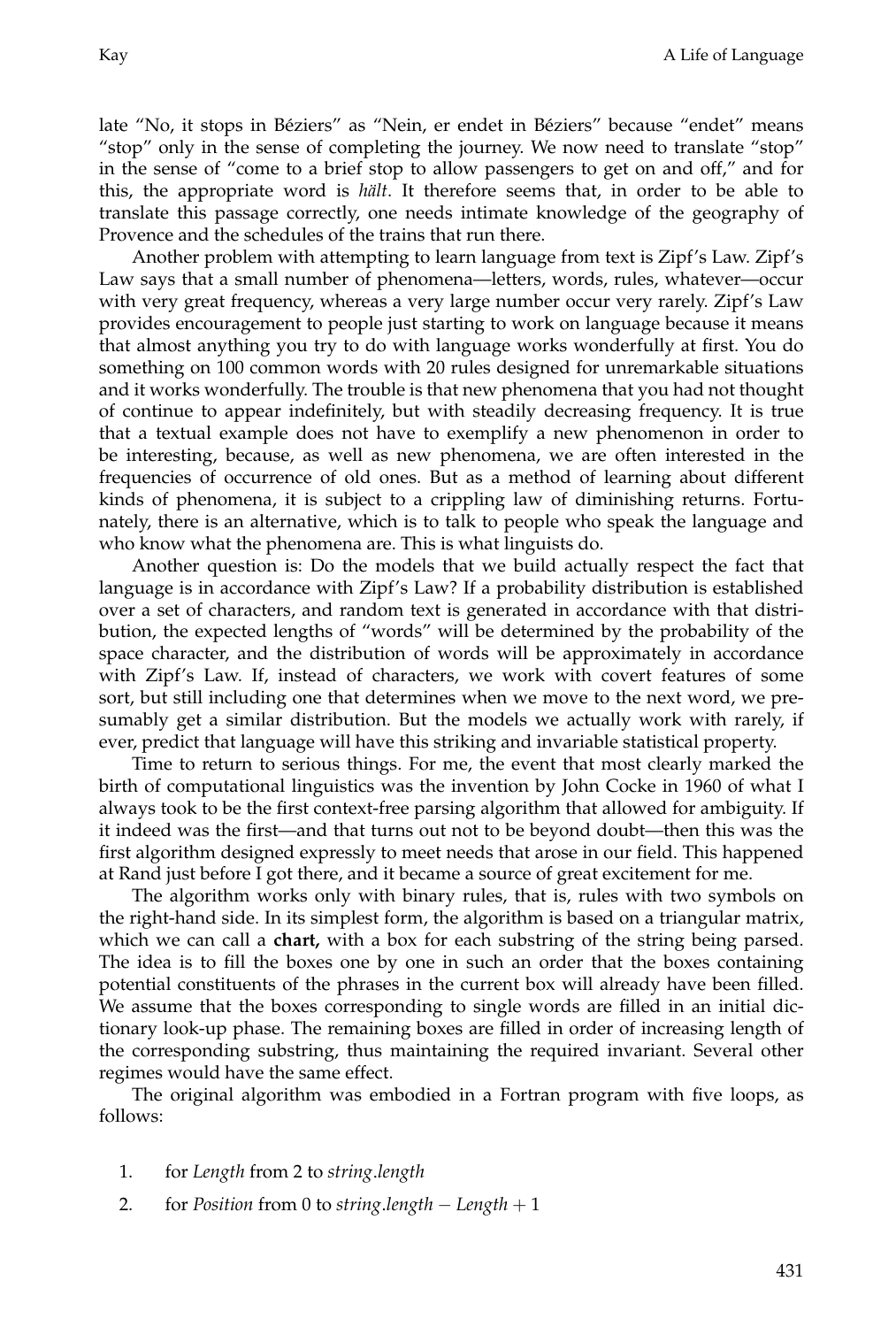- 3. for *FirstLength* from 1 to *Length* − 1
- 4. for *FirstConstituent* in *Chart*[*Position*, *FirstLength* − 1]
- 5. for *SecondConstituent* in *Chart*[*Position* + *FirstLength*, *length* − *FirstLength* − 1]

The maximum number of iterations of the first three loops is determined by the length of the sentence, and this corresponds nicely with the observation, made later, that the time complexity of chart parsing with context-free grammar is  $O(n^3)$  where *n* is the string length. The number of iterations of the last two loops, on the other hand, is controlled by the number of items that there could be in a single box in the chart which, in the original algorithm, could grow exponentially with string length.

Ron Kaplan and I recognized that, with only very minor adjustments, this algorithm can be turned into one with the  $O(n^3)$  time complexity I just mentioned. One way to do this would be to give the chart an additional dimension so that, for each substring of the input, there comes to be a separate box for each grammatical symbol. The boxes contain the various structures that the given substring has, and whose top node is labeled with the corresponding symbol. The parser never needs to rehearse these different structures because, for the purposes of building larger structures, they are all equivalent. This means that loops 4 and 5 are no longer controlled by the length of the string, but only by the number of nonterminal symbols in the grammar. What could be more inspiring than this elegant algorithm to a young person trying to see a little bit of rationality in an otherwise apparently random field?

Another change that we made to the original algorithm involved the introduction of partial phrases, sometimes known as *active edges* because they could be thought of as on the lookout for complete edges that they could absorb, thus creating either a new complete edge or a partial edge that was nearer to completion. Since one can obviously construct a phrase of arbitrary size by assimilating words one by one to partial phrases, any algorithm that works only with binary context-free rules can easily be turned into one that operates with arbitrary rules. More importantly, partial phrases enabled us to break loose from the rigid regime of loops embedded in a particular way, effectively replacing the algorithm with what I came to refer to as an *algorithm schema* (Kay, 1982). The basic idea was this: At any given moment, a phrase, or partial phrase that had been recognized, was stored in just one of two data structures, which we referred to as the *agenda* and the *chart*. If it was on the agenda, then the possibility that it might be extended by absorbing other edges had not been explored. But if it was in the chart, all such interactions with other phrases already in the chart had been systematically explored. The parsing algorithm consisted in moving phrases and partial phrases from the agenda to the chart in such a way as to maintain this invariant. In other words, repeat the following cycle until the agenda is empty:

- 1. Remove an arbitrary partial or complete phrase from the agenda.
- 2. Locate all current items in the chart that it could either absorb or that could be absorbed by it, putting all resulting new phrases and partial phrases on the agenda.

In 1974, Ron Kaplan and I joined Xerox PARC, and before long, I had an Alto computer in my office with 64K of memory just for me. This was one of the machines that Steve Jobs saw during a legendary visit. My intellectual history, if I may use such a pompous term, is studded with programming languages, and one that I encountered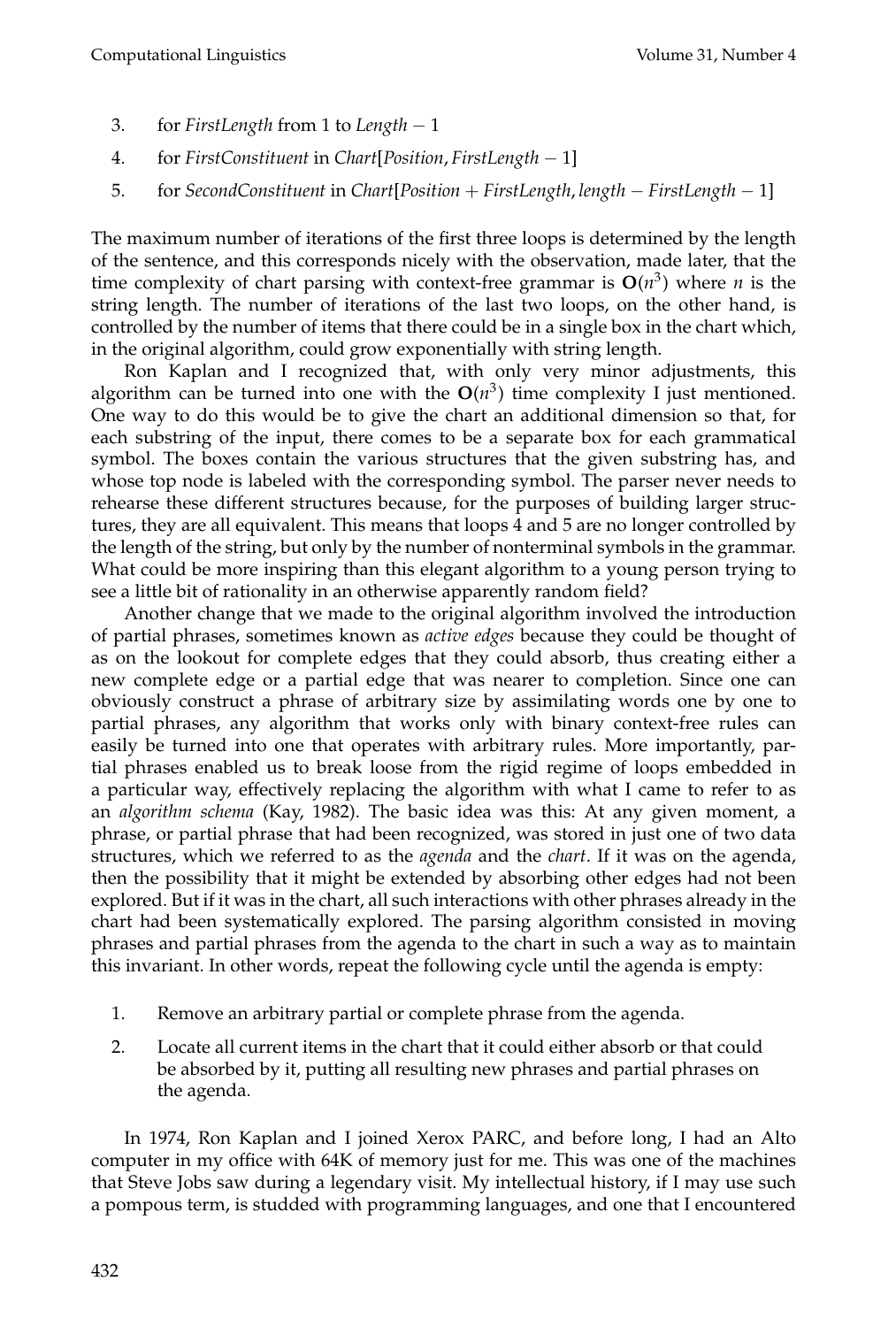soon after arriving at PARC was Prolog. Yes, I encountered Smalltalk, but Prolog made a more lasting impression, and I still use it today. Prolog is a way of extracting generalizations from algorithmic problems which, if they are just the right problems, cannot be done as effectively in any other way. Here, for example, is a top-down parser.

```
parse([], String, String).
parse([Goal | Goals], [Goal | String0], String) :-
 parse(Goals, String0, String).
parse([Goal | Goals], String0, String) :-
 rule(Goal, Rhs),
 parse(Rhs, String0, String1),
 parse(Goals, String1, String).
```
It defines a single predicate, called parse, which is true of a sequence of *goals* and a pair of lists of words or phrases if the first list of words and phrases has a prefix that can be broken into sublists that match the goals in the given order, and the remaining suffix is identical with the second string. Notice that, if there is a single goal, namely, *Sentence*, and if the third argument is the empty list, then the second argument must be a sentence. Given particular arguments, there are three ways in which we can attempt to show the predicate to be true of them; hence the three *clauses* that make up the program. Here is what the three cases do:

- 1. If the list of goals is empty, then they can be met only by the empty string and the second and the third arguments are identical.
- 2. If the first goal is met trivially, by matching the first item in the list that is the second argument, then if the remainder of that argument is identical to the third argument, the clause succeeds.
- 3. If the grammar contains a rule that would replace the first goal by a sequence of other goals, and if parsing some prefix of the second argument meets these goals, and if, furthermore, it can be shown that the remaining part of the string meets the remainder of the initial goals, then the clause will have succeeded.

This is a Prolog implementation of the classical recursive-descent parser, or top-down left-to-right parser, celebrated for its inability to handle grammars with left-recursive rules. The Prolog implementation reveals in a unique way the similarity between this parser and the following bottom-up left-corner parser:

```
parse([], String, String).
parse([Goal | Goals], [Goal | String], String) :-
 parse(Goals, String0, String).
parse([Goal | Goals], [First | String0], String) :-
 rule(Lhs, [First | Rhs]),
 parse(Rhs, String0, String1),
 parse([Goal | Goals], [Lhs | String1], String).
```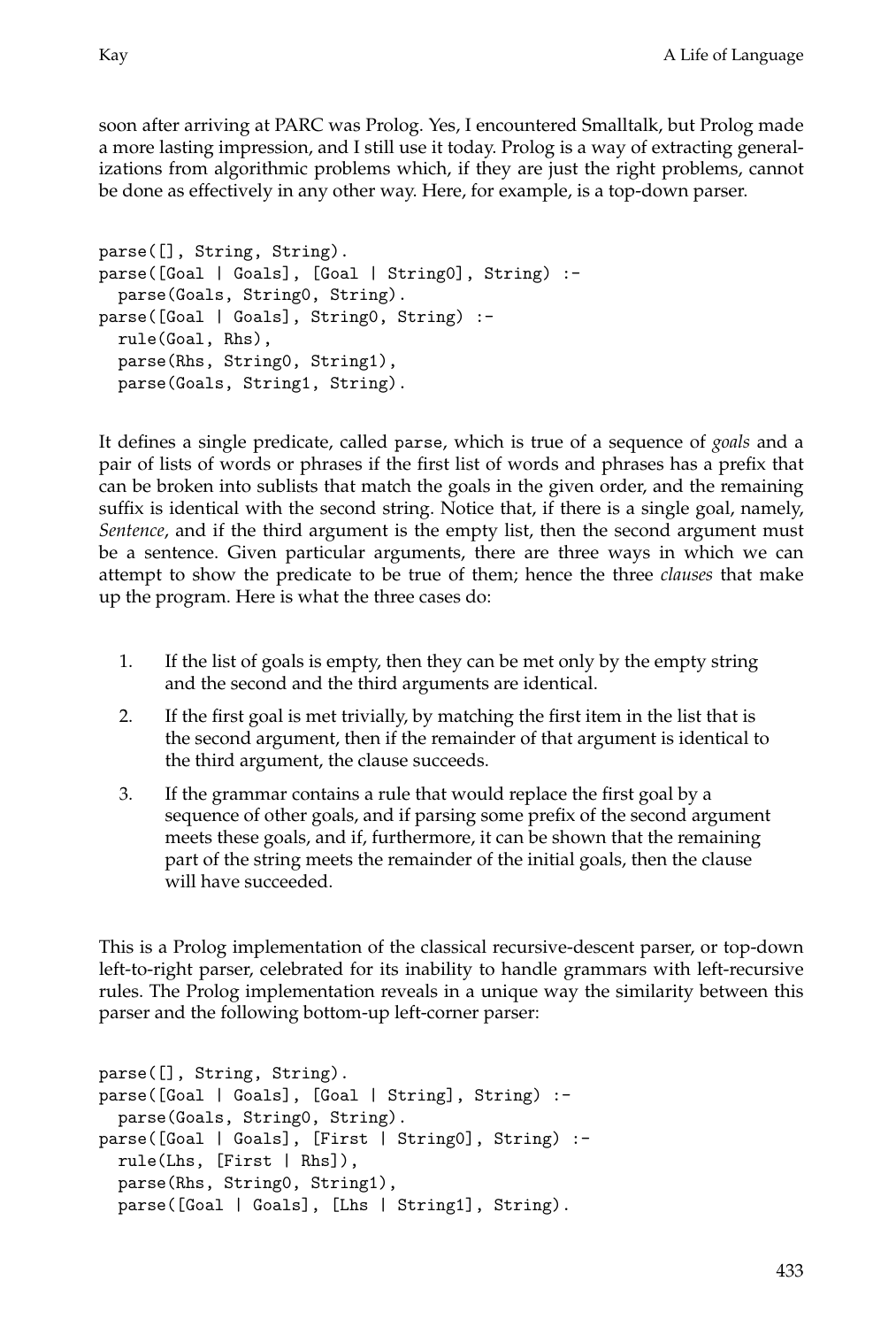There are only minor changes, and they are all in the third clause. Instead of looking for a grammar rule that expands the next goal, we look for one with a righthand side whose first item matches the first item in the second argument. If such a rule can be found, we treat the remaining items as goals that we try to find in what remains of the second argument. If this can be done, we can replace the matching sequence with the single symbol that constitutes the left-hand side of the rule, and we attempt to meet the original set of goals with a string modified in this way.<sup>1</sup>

The parallelism exemplified is surely elegant almost to the point of being beautiful and, in the design of algorithms, as Richard O'Keefe said, elegance is not optional (O'Keefe 1999).

Ron Kaplan had spent a lot of time working on augmented transitions networks (ATNs) before coming to PARC and, when we got together again, I became interested in them also. They seemed to me to have the power one needed for syntactic analysis, but they lacked a property that I thought crucial, namely reversibility. An ATN that did a good job in analysis was of no use when it came to generation. An ATN, as you doubtless know, is different from a standard finite-state automaton in two key ways. First, the condition for making a transition in a given network can be that the symbols starting at the current state in the string are acceptable to some other network named in the transition. In other words, they are recursive. The second difference is that networks produce output by making assignments to variables, or *registers*. The collection of these registers at the end of the network traversal constitutes the output.

Consider a greatly simplified example. Suppose the *Sentence* network is applied to the string *The book was accepted by the publisher.* We can assume that one of the transitions from the initial state calls the *Noun Phrase* network, which recognizes the first two words. The transition in the *Sentence* network puts the phrase in the *subject* register and moves to the next state, where one of the transitions allows a part of the verb *to be*, which is put in the *verb* register. At the next state, one of the possibilities is the past participle of a transitive verb. The system now abandons the search for an active sentence and proceeds on the assumption that it is passive. However, the work that has been done is not abandoned. The noun phrase in the *subject* register is simply moved to the *object* register because, if the sentence is passive, it will presumably fill the role of deep object. The subject register is cleared at this point. The *Sentence* automaton will presumably now be in a final state because the sentence could end here. But, if the word *by* follows, and then another noun phrase, this latter goes into the *subject* register.

Notice that, given the contents of the registers as they would be at the end of this process, it would not be possible to follow the same path through the network and generate the original string. To start with, *the publisher* would be in the subject register, and not *the book*.

In retrospect, it seems that the answer to this problem should have been obvious. But it is often so. Ron noticed that the key thing here is that you must never replace substantive contents of a register with a new one. If the register is still empty, you can put something in it, but once it has a value, that value must stay there. In other words, registers must be variables, in the mathematical understanding of that term, and

<sup>1</sup> No award acceptance speech would be complete without a homework problem. So the question is: Why is it important to write [Goal | Goals] in the third clause, and not simply Goals?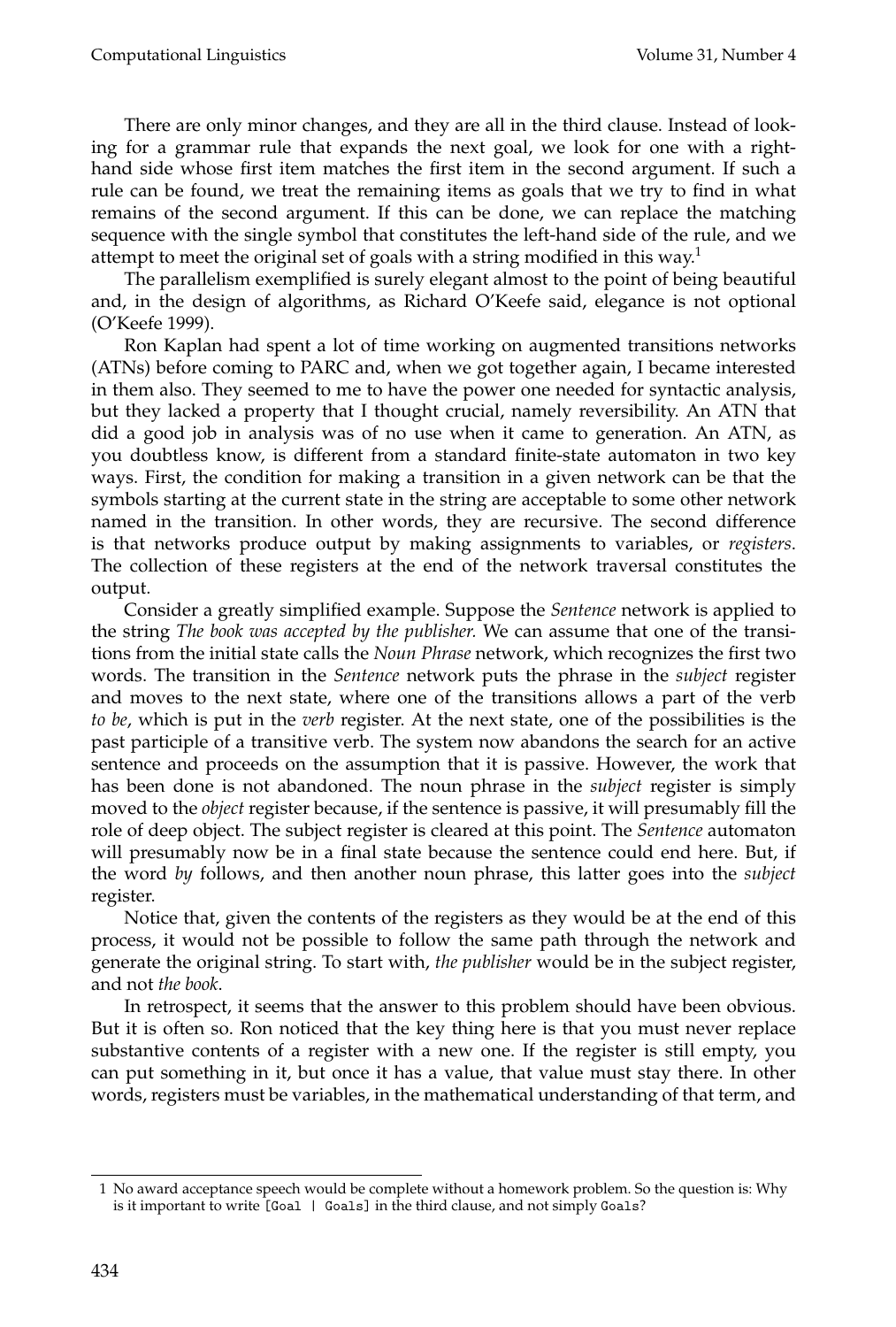not Fortran variables that can be assigned and reassigned indefinitely. And so, he proposed what he called the *same* predicate. It meant:

- 1. If the contents are the same as the argument to the predicate, continue.
- 2. If the register is empty, and the current item in the string matches the predicate's argument, put that item in the register, and
- 3. otherwise fail.

On the first branch, it seems that we are indeed dealing with a predicate. On the second, we have an assignment operator, and on the last, a predicate. This mixture is now quite familiar and we refer to it as *unification*.

In everyday terms, unification can be thought of like this. The CIA sends out a couple of observers to write reports on people they are watching, and given their reports, the question arises as to whether they could be watching the same person. One report says that the person's eyes are blue, and the other one does too, so they could be watching the same person. One says the subject's hair is black or brown and the other one says it is brown or red so, if we assume that it is brown, they could still be watching the same person. Furthermore, we have more specific information on the person's hair color than either observer gave us individually. One report says the person had an Italian accent. The other one does not have any idea, so we will take it that he is Italian. As long as the properties remain compatible with one another, we take the most specific version of that property that you can and add it to the output. As soon as they become incompatible, we decide that the reports cannot be about the same person and the process fails.

So much for what unification is. Now what about the name? Here is the true and unblemished story. I formulated the scheme I have just outlined and wanted a name for it. Until it fails, the process is conflating information from the two observers and is thus somewhat like the union operation on sets. But it is not exactly union, because it can fail. So I settled on a name like "union", namely, *unification*. However it was soon brought to my attention that this word already had a meaning in logic programming. So I started working on two problems in parallel. I started looking for another name and at the same time, I started trying to find out how my first choice was used in logic programming. To my great surprise, I discovered that, although some of the details were different—in particular, the logic programmers did not have the attributes that I had taken over from ATNs—we were doing essentially the same thing. So I did not have to give up the word.

Out of this, there came a whole new view of how the deep structure of a sentence might be related to its surface structure, or how its predicate–argument structure might be related to its tree structure. The dominant view—and it is still dominant today—is that you produce a deep structure, of the same data type as the surface structure, and you carry out a number of transformations. They may not be specified by transformational rules, but they are changes, perhaps in accordance with some principles, that replace one structure by a different one of the same general kind. When the sequence of transformations comes to an end, what is left is the *surface structure*. This scheme, as you know, has been complicated in a variety of different ways that need not concern us. According to this view, the relationship between the deep structure and the surface structure is an essentially procedural one. Now, a computationalist never wants to be handed a set of procedures designed by someone else and asked to implement it, because the procedures may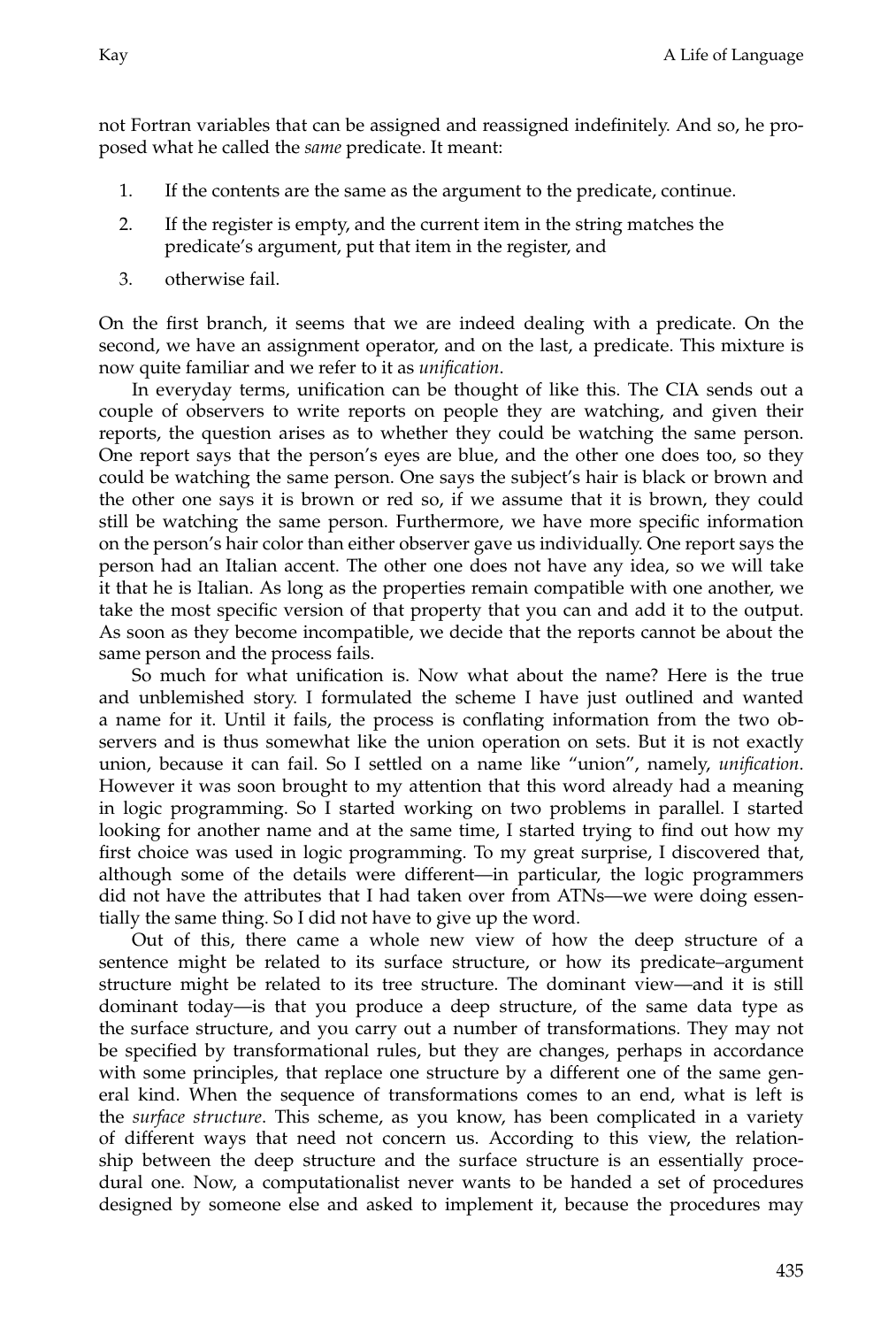be hard or impossible to implement, or to reverse, or even to understand in usual computational terms. The computationalist wants to be given a declarative statement about relationships and allowed to work on the procedures himself; that is his job.

What came out of these considerations is a view that there is one data structure that represents both deep and surface structures. It is a tree<sup>2</sup> whose nodes have complex labels, and this object as a whole more or less corresponds to the surface structure. The topmost label of the tree, however, has enough articulation to constitute the entire deep structure. So the label will not just simply say 'S'; it will say that the structure represents a sentence and, furthermore, that it has this subject and that object, that the subject is definite and singular, and so forth. So all that led to unification grammar.

Another thing we worked on at PARC was finite-state technology, something that is probably still hot enough for many of you to be quite familiar with it. We noticed that it is a fact about regular languages, which are generated and accepted by finitestate automata and which occupy a position almost at the bottom of the Chomsky hierarchy, that they are closed under the operations of set theory and concatenation. This means that, if you can write an algebraic expression that describes the language that you are interested in, then the computing of it will be straightforward and can be specified algebraically.

Regular relations, which are modeled by finite-state transducers and are very closely related to finite-state machines of the standard kind, have just the power that is needed for many linguistic operations, particularly at the low end of the hierarchy phonology, morphology, and spelling rules. In particular, as Ron and I pointed out (Kay and Kaplan 1994), a slight adjustment to the rules of engagement, as they are called in military circles these days, moves simple string-rewriting rules right from the top of the Chomsky hierarchy to the bottom or, at least, one step from the bottom. The rules I have in mind are of the form:

$$
\alpha \to \beta/\gamma_-\delta
$$

meaning "replace α by β if there is γ on the left and δ on the right". If we stipulate that no rule be allowed to rewrite any part of the string that is part of the output of a previous application of that same rule, and if the rules are ordered, then the set of them can be modeled by a finite-state transducer that we can construct automatically from the rules. In this form, they are highly efficient to apply and reversible.

My professional life almost encompasses the history of computational linguistics. But I was only fourteen when Warren Weaver wrote his celebrated memorandum drawing a parallel between machine translation and code breaking. He said that, when he saw a Russian article, he imagined it to be basically in English, but encrypted in some way. To translate it, what we would have to do is break the code, and the statistical techniques that he and others had developed during the second world war would be a major step in that direction. However, neither the computer power nor large bilingual corpora were at hand, and so the suggestions were not taken up vigorously at the time. But the wheel has turned, and now statistical approaches are pursued with great confidence and disdain for what went before. In a recent meeting,

<sup>2</sup> Actually, it usually allows reentrancy and is therefore not strictly a tree, but this need not concern us here.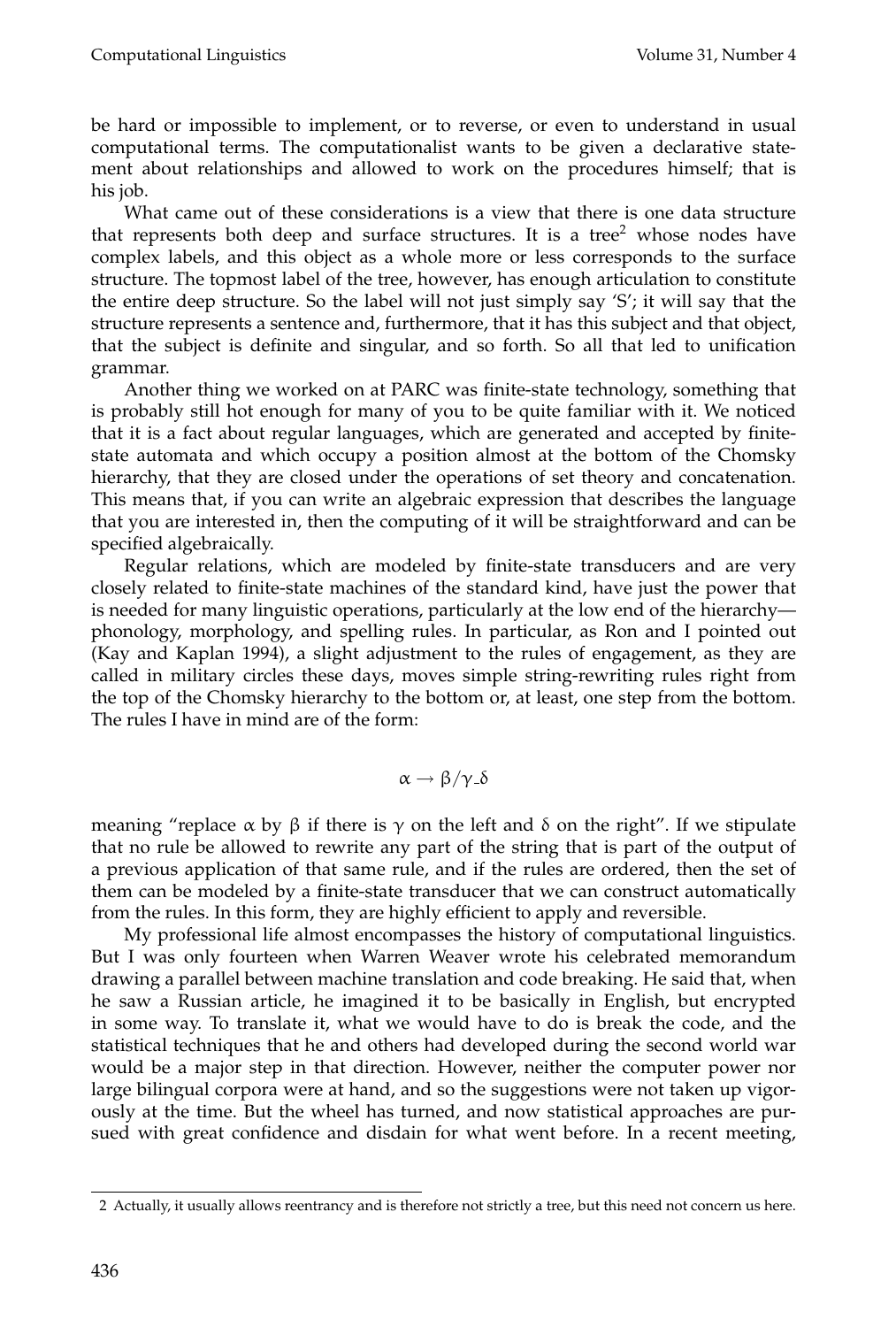I heard a well-known researcher claim that the field had finally come to realize that quantity was more important than quality.

The young Turks blame their predecessors, the advocates of so-called *symbolic* systems, for many things. Here are just four of them. First, symbolic systems are not robust in the sense that there are many inputs for which they are not able to produce any output at all. Second, each new language is a new challenge and the work that is done on it can profit little, if at all, from what was done previously on other languages. Third, symbolic systems are driven by the highly idiosyncratic concerns of linguists rather than real needs of the technology. Fourth, linguists delight in uncovering ambiguities but do nothing to resolve them. This is actually a variant of the third point.

This is a bad rap, and the old-school computational linguists who have made such a resounding success of their field should not take it sitting down. Let me say a quick word about the first three points and then expand a little more on the last.

First, robustness is an engineering issue. To throw out the theory because of inadequate engineering is to throw out the baby with the bath water. There are many approaches that could, and should, be taken to this problem, some statistical, and some not. Second, one of the things that linguists know that often surprises others is that the similarities among languages are much more striking and important than their differences. They can and do profit from these insights. Third, what look like the cute examples and arbitrary infatuations of linguists often, though not always, represent a distillation of important and wide-ranging issues.

Now I come to the fourth point, which is ambiguity. This, I take it, is where statistics really come into their own. Symbolic language processing is highly nondeterministic and often delivers large numbers of alternative results because it has no means of resolving the ambiguities that characterize ordinary language. This is for the clear and obvious reason that the resolution of ambiguities is not a linguistic matter. After a responsible job has been done of linguistic analysis, what remain are questions about the world. They are questions of what would be a reasonable thing to say under the given circumstances, what it would be reasonable to believe, suspect, fear, or desire in the given situation. If these questions are in the purview of any academic discipline, it is presumably artificial intelligence. But artificial intelligence has a lot on its plate and to attempt to fill the void that it leaves open, in whatever way comes to hand, is entirely reasonable and proper. But it is important to understand what we are doing when we do this and to calibrate our expectations accordingly. What we are doing is to allow statistics over words that occur very close to one another in a string to stand in for the world construed widely, so as to include myths, and beliefs, and cultures, and truths and lies and so forth. As a stop-gap for the time being, this may be as good as we can do, but we should clearly have only the most limited expectations of it because, for the purpose it is intended to serve, it is clearly pathetically inadequate. The statistics are standing in for a vast number of things for which we have no computer model. They are therefore what I call an "ignorance model."

Finally, a very quick word about machine translation. The days of the *ALPAC Report* are long gone, and there can no longer be any doubt that there is a need for machine translation. There are two kinds of people who need machine translation. There are people who need it because they need to disseminate documents in more than one language. The European Union needs to produce material in 20 languages, either because it has an operational need for it in 20 languages, or because the law says it must be available in 20 languages—not always the same thing. So it must be translated, and the result must be readable. Some of it has to be *very* readable because, in most cases, a document that has legal force has the property